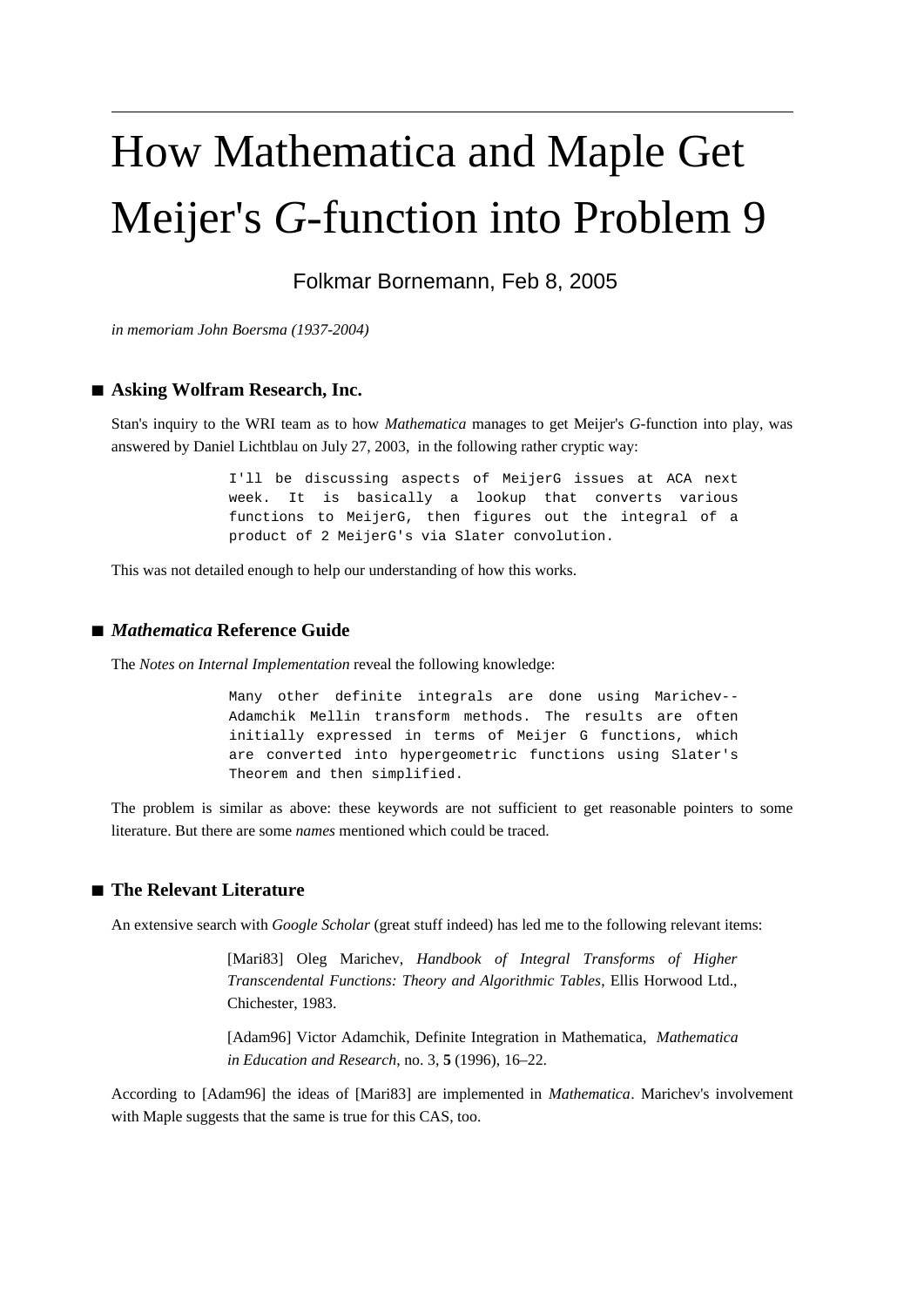### **à The General Idea**

Marichev's method is based on the observation that any definite integral can be written in the form of *Mellin's convolution* of two functions, that is

$$
f(z) = \int_0^\infty f_1(x) f_2\left(\frac{z}{x}\right) \frac{dx}{x}.
$$

Now, this is a convolution since the Mellin transforms of these functions, that is,

$$
f^*(s) = \int_0^\infty f(x) x^{s-1} dx, \qquad f_j^*(s) = \int_0^\infty f_j(x) x^{s-1} dx, \quad j = 1, 2,
$$

simply multiply

$$
f^*(s) = f_1^*(s) \cdot f_2^*(s).
$$

Of course, generally this observation will be of not much use. However, if the functions are of hypergeometric type, which is true for many elementary functions and the majority of special functions, the inverse Mellin transform of *f* ,

$$
f(z) = \frac{1}{2\pi i} \oint f^*(s) z^{-s} ds,
$$

turns out to be a *Mellin-Barnes integral*. (One has to exercise some care in choosing a path of integration.) Depending on the involved coefficients, this may represent Fox's *H*-function, or in simpler cases, Meijer's *G*-function. Finally, Lucy Slater's theorem of 1966 (see [Mari83, p. 57]) states precise conditions on those coefficients such that Meijer's *G*-function reduces to a hypergeometric series, and therefore, in many cases can be simplified to more familiar special functions. In fact, this situation of a reduction to a hypergeometric series turns out to be the *generic* case.

In the non-reducible, non-generic case, one can still evaluate the Mellin-Barnes integral by means of the residue theorem yielding an infinite series involving polygamma functions. This way Maple 9.5 completely avoids delivering Meijer's *G*-functions.

#### **à Let's Do It: Problem 9**

We want to use this information to understand what *Mathematica* is doing when performing the following evaluation:

$$
J = \text{Simplify} \left[ \int_0^2 (2 - x)^{\alpha} \sin\left(\frac{\alpha}{x}\right) dx, \{ \alpha > 0 \} \right]
$$

$$
\sqrt{\pi} \Gamma(\alpha + 1) G_{2,4}^{3,0} \left( \frac{\alpha^2}{16} \left| \frac{\frac{\alpha+2}{2}}{\frac{1}{2}, \frac{1}{2}, 1, 0} \right| \right)
$$

With  $z = 1$  and

$$
f_1(x_) = x (2 - x)^{\alpha}
$$
 If  $[0 \le x \le 2, 1, 0]$ ;  $f_2(x_) = \sin(\alpha x)$ ;

the integral is obviously of the required convolution type. The Mellin transforms of  $f_1$  and  $f_2$  are given by